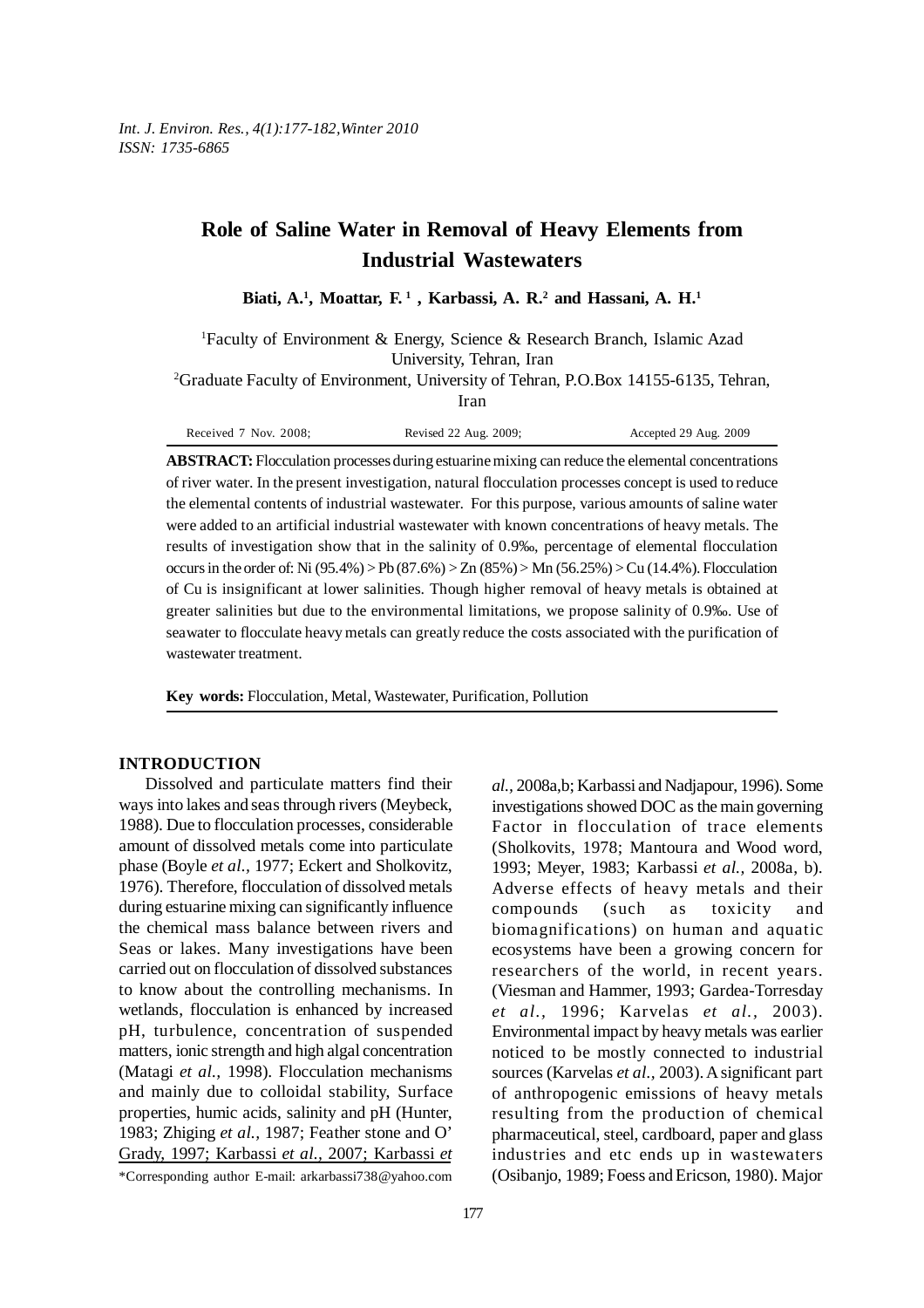industrial sources include surface treatment processes with elements such as Cu, Zn, Pb, Ni and etc. that at the and of their life, and discharged in wastes (Sun and Shi, 1998; Osibanjo, 1989; Foes and Ericson, 1980). Flocculation-coagulation process has been employed by several researchers (Sletten *et al.,* 1995; Rossini *et al.,* 1999; Tatsi *et al.,* 2003; Amuda *et al.,* 2006) in the treatment of wastewater for removal of organic matter and trace metals.

In the present study, effective parameters in natural flocculation process are used in heavy metals clean up of a synthetic wastewater. In others words removal of Cu, Zn, Mn, Ni and Pb during mixing of wastewater with saline water in relation to parameters such as EC, pH, Eh, Salinity, DO, DOC, COD, Cl and Temperature due to flocculation process is investigated.

# **MATERIALS & METHODS**

A Synthetic wastewater was prepared by dissolving nitrates of Zn, Ni, Pb, Cu and Sulfate of Mn in distilled water. About one liter of filtered wastewater was acidified with concentrated  $\mathrm{HNO}_3^{\phantom{\dag}}$  to a pH of approximately 1.8 and stored in polyethylene bottles in a refrigerator prior to the analysis of dissolved metals. The rest of filtered waters were also kept in refrigerator. Saline water sample was collected from Persian Gulf approximately 16 km away from coast (on 6th Jul. 2009) to ensure that the sample was not diluted by river water (salinity 37.5‰). In Order to prevent the contamination of samples, all equipment was acid washed with a mixture of  $HNO<sub>3</sub>$  and HCl. Rinsing was done with running Mili-Q water. The samples were filtered through 0.45 µm Millipore AP and HA filter. Filtered wastewater and sea water were mixed at room

temperature in various proportions yielding salinities 0.9‰ to 3.46‰. They were kept for 24 hours with occasional stirring. The resulting flocculants were collected on 0.45 µm diameter Millipore membrane filters (type HA). Millipore filters were digested by  $5 \text{ mL}$  concentrated  $HNO<sub>3</sub>$ overnight. The concentrations of Cu, Zn, Ni, Pb and Mn were determined by ICP (JOBINYVON model JY138 ULTRCE). Procedural blanks and duplicates were run with the samples in a similar way. Calibration of ICP was done by dilution of single concentrated standards purchased from SPEX<sub>CerPren</sub> Company.

The accuracy of the analysis was about 5% for all elements in the dissolved and flocculent phases. Table 1 shows summary of methods used in the present Study. Of the existing clustering techniques (Lance and William, 1966; Anderson 1971; Davis, 1973) the Weighted Pair Group (WPG) method (Davis, 1973) was used in this study.

# **RESULTS & DISCUSSION**

The base metal (Cu, Mn, Pb, Zn and Ni) concentrations at various salinities, as well as other physical-chemical characteristics of the synthetic wastewater are presented in Table 2. Flocculation of elements and the percentage of removal in different salinity regimes are presented in Table 3. The values given in Table 3 are actually derived from Table 2 by subtracting concentration of elements at each salinity from the initial concentration of element in wastewater. It should be noted that the term "salinity" does not necessarily imply salty water. There are many other constituents in saline water that can lead to the flocculation of heavy metals. It is reported that NaClO is an effective flocculants as well (Robinson and Ronek, 1986).

| <b>Parameter</b>     | Method/apparatus of measurement                                      |  |
|----------------------|----------------------------------------------------------------------|--|
| Mn, Cu, Pb, Zn, Ni   | ICP (JOBINY VON model JY138 ULTRCE                                   |  |
| pH/Eh                | pH meter (Metrohm 744)                                               |  |
| EC                   | Conductimeter (CRISON GLP32)                                         |  |
| DO.                  | DO meter (Inolab WTW)                                                |  |
| DOC                  | Photo Cathalitical Oxidation method (ANATOC <sup>TM</sup> SERIES II) |  |
| Chloride             | Argentometric method (4500-CI <sup>-</sup> )<br>(APHA, 2005)         |  |
| <b>COD</b>           | Open Reflux method (5220 B)<br>(APHA, 2005)                          |  |
| Salinity             | Titration method<br>(APHA, 2005)                                     |  |
| Temperature of water | Thermometer (accuracy of $1^{\circ}$ )                               |  |

**Table 1. Methods and apparatus used for measurement of various parameters**

**1Salinity in sampling locations was measured by portable apparatus (ATAGO S/Mill-E)**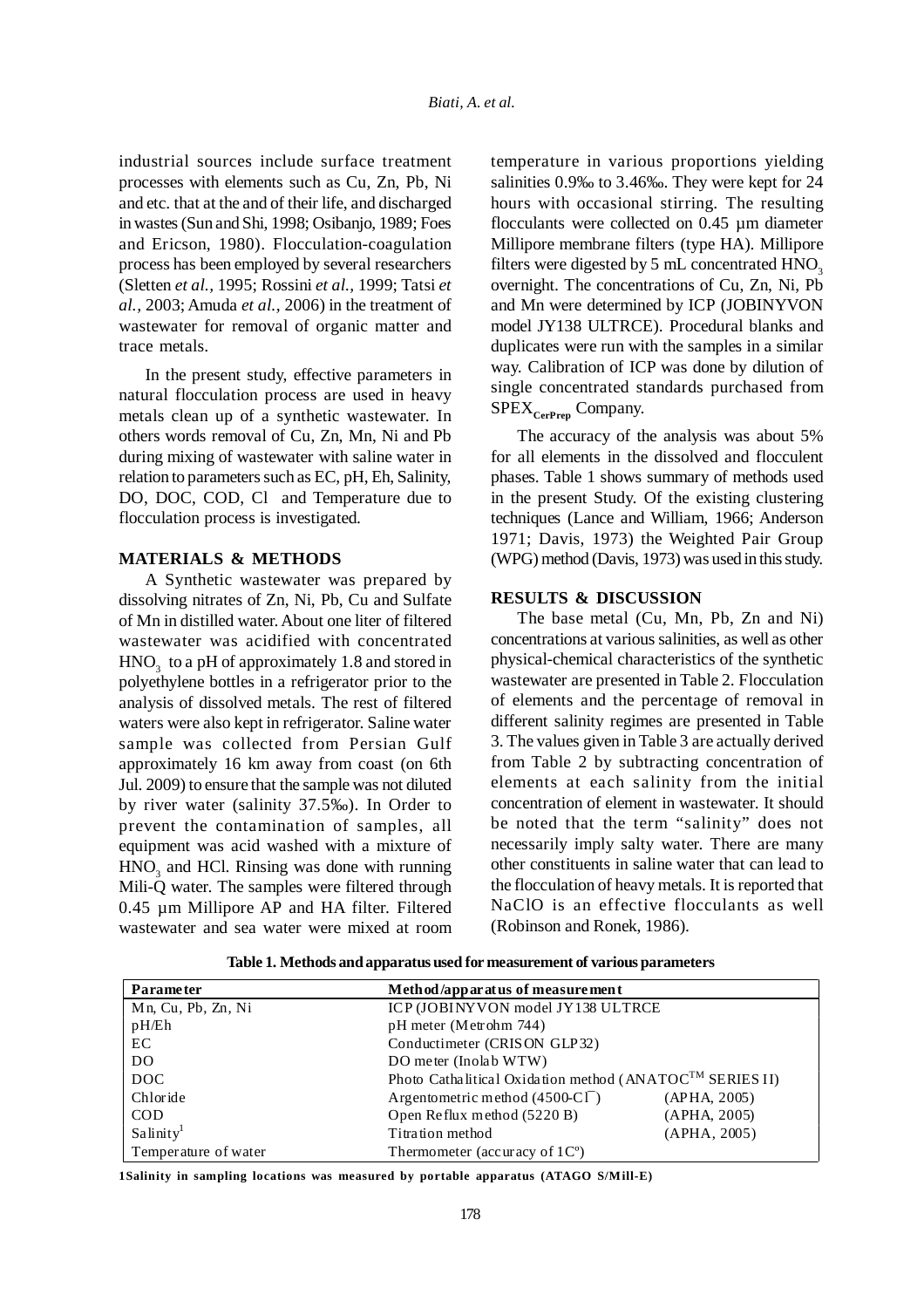The Flocculation of Pb, Ni, and Cu raises in salinities of 0.9 ‰ (and 2.7‰ as well) and decreases in higher salinities. In contrast, more than 55% of total Mn contents and more than 77% of total Zn contents flocculate in salinity of 2.9 ‰ to 3.46‰.According to the data shown in Table 3 the maximal removal of studied metals in different salinity regimes are as follows: Zn and Mn in salinity of 3.46 ‰, Pb in salinity of 2 to 2.2 ‰. Ni in salinity of 2 to 2.7 ‰ and Cu in salinity of 2.2 ‰. Many researchers have reported rapid flocculation in the lower salinities (about 2‰) (Bewers *et al.,* 1974; Burton, 1976; Duinker and Nolting, 1976). The general pattern of flocculation of the studied metals in mentioned salinities is Ni  $(83\%) > Zn (78\%) > Pb (76.4\%) > Mn (56\%) > Cu$ (16.7%). The highest flocculation of Zn (383 and 386 mg/L) is found at salinities of 2.9 ‰ and 3.46 ‰. The other salinities have lesser role in flocculation of Zn (328 and 352mg/L). Amongst studied metals the highest flocculation belongs to Ni (83%). The initial concentration of Cu in wastewater is 126 mg/L and only 3 to 17 mg/L of Cu flocculates in different salinity regimes (about 2.4% to 13. 6% of total Cu contents).

Contrary to data showing almost rapid flocculation in the lowest salinity (0.9 ‰) for Zn, Pb and Ni, the flocculation rates in the higher salinities are more considerable for Mn. Flocculation of Cu in comparison with other studied elements are not significant in various salinity regimes. Although it seems that flocculation of heavy metals increases in higher salinities, heavy metals clean up from wastewaters must be carried out by environmentally justifiable methods that dose not result in more undesirable consequences. Therefore, amongst studied salinities, salinity of 0.9 ‰ is preferable for removal of heavy metals from wastewater. The percentage of flocculation taking into consideration the initial metal contents in the wastewater in salinity of 0.9 ‰ is Ni  $(79.2\%)$ >Pb  $(72.7\%)$ >Zn  $(66.3\%)$ >Mn (31.5%)>Cu (2.4%). Karbassi *et al.,* (2008a) have reported that flocculation of elements increases with an increase in the initial contents of elements. Though such trend holds good in the present study but the metals in dissolved form follow a nonlinear behavior in terms of physical-chemical parameters variations during mixing of the wastewater with the saline water. It can be concluded from dendogram (Fig.1) that flocculation of Zn and Mn is controlled by EC, pH, salinity and Cl as they join each other at a high similarity coefficient. Copper is clustered with temperature. Nickel and Pb join Eh and DOC under high similarity coefficient. These clusters join dissolved oxygen at a lower similarity coefficient. Chemical Oxygen Demand (COD) does not show any relation with the studied metals and parameters.

# **CONCLUSION**

The flocculation process of Cu, Ni, Pb, Mn and Zn during mixing of a synthetic wastewater with saline water was investigated. Metals in dissolved form seem to follow nonlinear behavior. The removal of dissolved metals is not influenced by COD and this statement is supported by the results of cluster analysis. Electrical conductivity, pH, salinity and Cl show significant role in

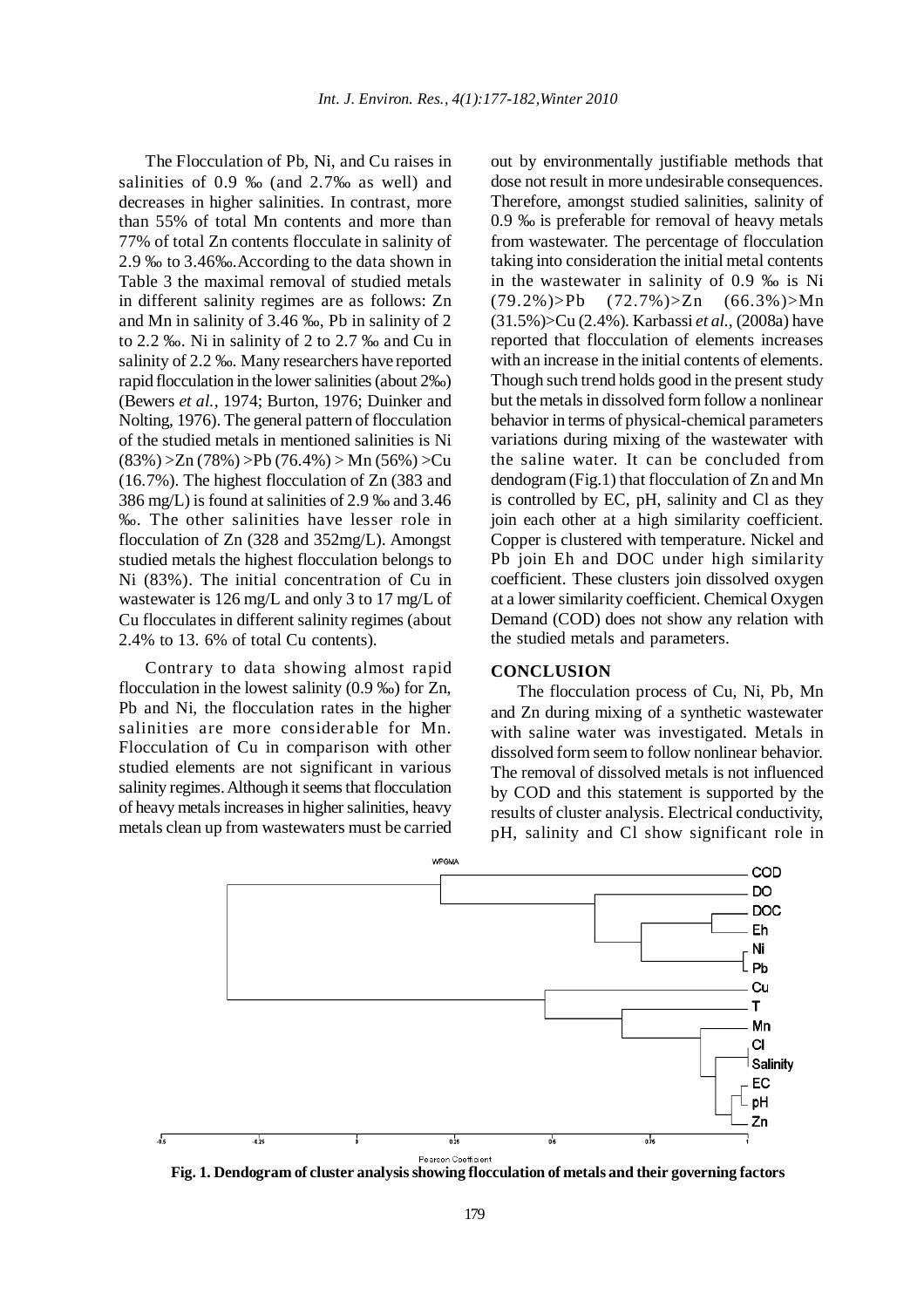| Parameters     | Aquarium                          | .<br>Ž | Wastewater     | Saline water      |          | N       |       |                  | n                 |       |       | ∞        | ۰     |
|----------------|-----------------------------------|--------|----------------|-------------------|----------|---------|-------|------------------|-------------------|-------|-------|----------|-------|
| $\mathbf{Zn}$  | (mg/L)                            |        | 495            | *<br>پلا          | 167      | 166     | 165   | $\overline{161}$ | $\overline{14}$   | 142   | 143   | 112      | 109   |
| Pb             | (mg/L)                            |        | 330            | $200^*$           | $\infty$ | 88      | 87    | 83               | 78                | 78    | 86    | 254      | 244   |
| Ż              | (mg/L)                            |        | 53             | $13*$             | $\Box$   | $\Box$  |       | $\Xi$            | ഗ                 | ూ     | ᡡ     | 37       | 43    |
| ්              | (mg/L)                            |        | 126            | $\vec{A}$         | 123      | 122     | 119   | 119              | 115               | 105   | 109   | 112      | 109   |
| Mn             | (mgL)                             |        | 200            | $44$ <sup>*</sup> | 137      | 136     | 138   | 139              | 138               | 139   | 113   | $\infty$ | 88    |
| Eq             |                                   |        | 4.74           | 8.14              | 5.05     | 5       | 5.02  | 5.03             | $\overline{5}.1$  | 5.13  | 5.2   | 5.25     | 5.31  |
| E <sub>h</sub> | $\binom{N}{m}$                    |        | $\overline{5}$ | $-84$             | 82       | 85      | 85    | 84               | $\overline{8}$    | 78    | 75    | 72       | 70    |
| $E_{\rm C}$    | $(\mu s/cm)$                      |        | 8880           | 56700             | 9120     | 9240    | 9350  | 9540             | 9850              | 10210 | 10890 | 11400    | 12100 |
| T(C)           |                                   |        | $\frac{1}{21}$ | 23.2              | 21.6     | 20.6    | 20.5  | 21.6             | 21.4              | 21.2  | 21.7  | 23.7     | 21.9  |
| $S\%$          |                                   |        | 0.03           | 37.5              | 0.9      | $-1.67$ | 1.76  | 1.85             | $\overline{c}$    | 2.2   | 2.7   | 2.9      | 3.46  |
| $\overline{D}$ |                                   |        | 8.9            |                   | 8.8      |         |       | 8.8              | 8.8               | 8.9   | 8.8   | 8.4      | 8.8   |
| <b>DOC</b>     | $(mg/L)$ $(mg/L)$                 |        | 273.5          | $*$               | 270      | 257     | 249   | 242              | 227               | 214   | 206   | 198      | 188   |
| $\overline{c}$ | (mg/L)                            |        | 820.8          | 883.2             | 844.8    | 835.2   | 796.8 | 806.4            | 859.2             | 859.2 | 825.6 | 811.2    | 811.2 |
| $\overline{C}$ | $(\Pi^{\mathbf{B}}_{\mathbf{m}})$ |        |                | 22.75             | 0.48     | 0.91    | 0.96  | 1.01             | $\overline{\Box}$ | 1.2   | 1.5   | 1.6      | 1.9   |

Table 2. Trace metal contents along with physical-chemical characteristics of synthetic wastewater **Table 2. Trace metal contents along with physical-chemical characteristics of synthetic wastewater**

180

**\*Concentration of Elements in Saline water: µ g/L**

\*Concentration of Elements in Saline water:  $\mu$  g/L <br>\*\*Not Determined

**\*\*Not Determined**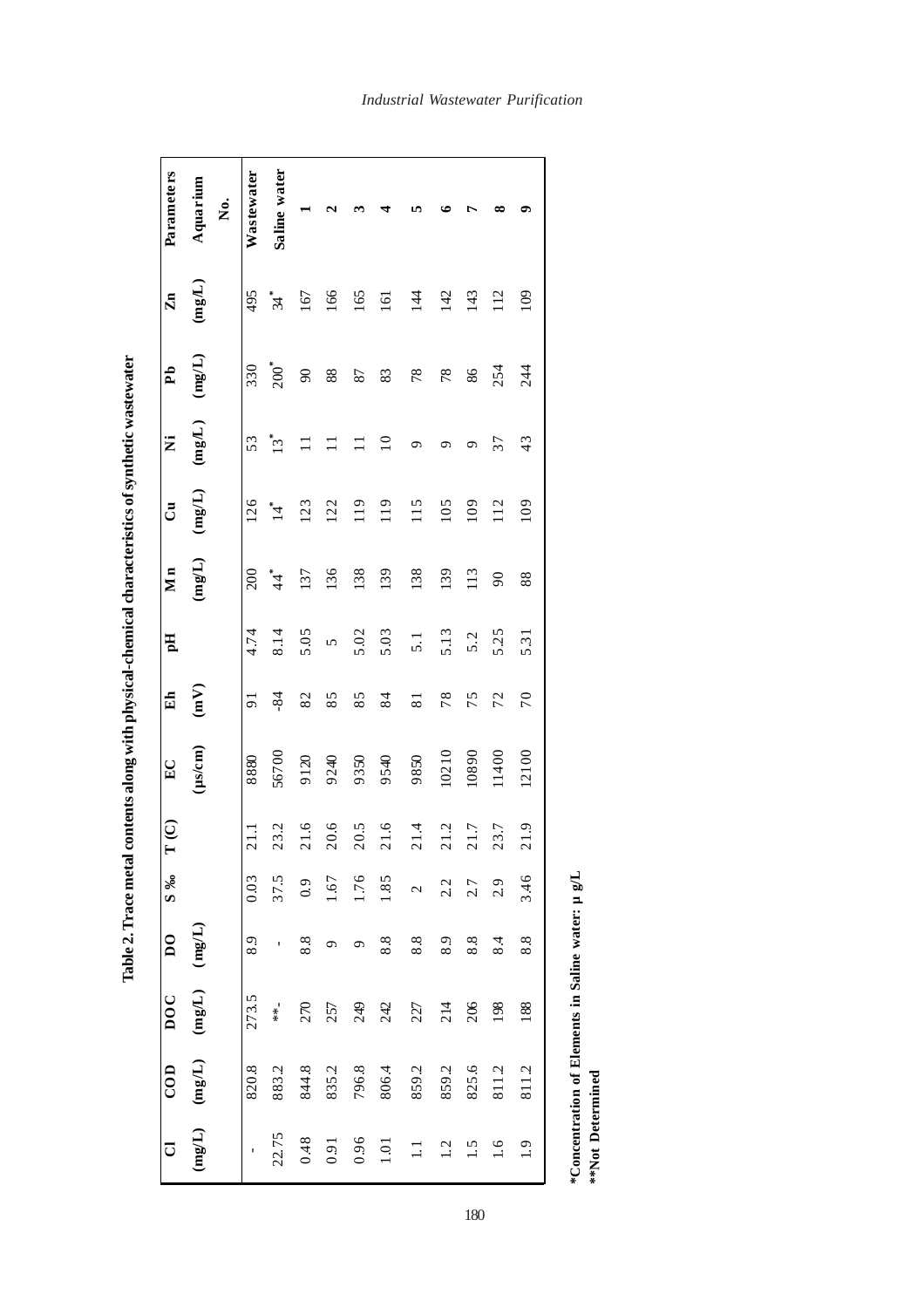| <b>Parameters</b><br>Aquarium<br>Ż.                                     | wastewater      | Saline<br>water      |                              | ન              | ొ          |                | n                | ≏                    | r          | ∞          |                 |
|-------------------------------------------------------------------------|-----------------|----------------------|------------------------------|----------------|------------|----------------|------------------|----------------------|------------|------------|-----------------|
| (mg/L)<br>$\mathbf{Zn}$                                                 |                 |                      | 328 (66.3)                   | 329 (66.5)     | 330 (66.7) | 334 (67.5)     | 351 (70.9)       | 353 (71.3)           | 352 (71.1) | 383 (77.4) | 386 (78)        |
| $Pb$ (mg/L)                                                             |                 |                      | 240 (72.7)                   | 242 (73.3)     | 243 (73.6) | 247 (74.8)     | 252 (76.4)       | 252 (76.4)           | 244 (73.9) | 76 (23)    | 86(26.1)        |
| Ni (mg/L)                                                               |                 |                      | 42 (79.2)                    | 42 (79.2)      | 42 (79.2)  | 43(81.1)       | 44 (83)          | 44 (83)              | 44(83)     | 16(30.2)   | 10(18.9)        |
| $(\mathrm{mgL})$<br>්                                                   |                 |                      | 3(2.4)                       | 4(3.2)         | 7(5.6)     | 7(5.6)         | 11(8.7)          | 21 (16.7)            | 17(13.5)   | 14(11.1)   | 17(13.5)        |
| (mgL)<br>Mn                                                             |                 |                      | 63(31.5)                     | 64 (32)        | 62(31)     | 61(30.5)       | 62(31)           | 61(30.5)             | 87 (43.5)  | 110(55)    | 112 (56)        |
| Hq                                                                      | 4.74            | 8.14                 | 5.05                         | 5              | 5.02       | 5.03           | $\overline{5.1}$ | 5.13                 | 5.2        | 5.25       | 5.31            |
| (mV)<br>Eh                                                              | $\overline{91}$ | $-84$                | 82                           | 85             | 85         | 84             | $\overline{81}$  | 78                   | 75         | 72         | 70              |
| $(\mu s/cm)$<br>$E_{\rm C}$                                             | 8880            | 56700                | 9120                         | 9240           | 9350       | 9540           | 9850             | 10210                | 10890      | 11400      | 12100           |
|                                                                         | 21.1            | $\mathcal{L}$<br>23. | $\circ$<br>$\overline{21}$ . | $\circ$<br>20. | 5<br>20.   | $\circ$<br>21. | 4<br>21.         | $\mathcal{L}$<br>21. | 21.7       | 23.7       | $\sigma$<br>21. |
| శి<br>S                                                                 | 0.03            | 37.5                 | 0.9                          | 1.67           | 1.76       | 1.85           | 2                | 2.2                  | 2.7        | 2.9        | 3.46            |
| $\mathsf{S}$                                                            | 8.9             |                      | 8.8                          | $\sigma$       | ٩          | 8.8            | 8.8              | 8.9                  | 8.8        | 8.4        | 8.8             |
| $(\text{mg/L})$ $(\text{mg/L})$ $(\text{mg/L})$ $(\text{mg/L})$<br>100C | 273.5           | $**$                 | 270                          | 257            | 249        | 242            | 227              | 214                  | 206        | 198        | 188             |
| $\overline{C}$ OD                                                       | 820.8           | 883.2                | 844.8                        | 835.2          | 796.8      | 806.4          | 859.2            | 859.2                | 825.6      | 811.2      | 811.2           |
| ರ                                                                       | $\mathbf{I}$    | 22.75                | 0.48                         | 0.91           | 0.96       | $1.01\,$       | $\Xi$            | 1.2                  | 1.5        | 1.6        | 1.9             |

Table 3. Trace metal flocculation along with their percentage of removal in various salinities **Table 3. Trace metal flocculation along with their percentage of removal in various salinities**

\*Concentration of Elements in Saline water: µ g/L **\*Concentration of Elements in Saline water: µ g/L**

\*\*Not Determined<br>() Percentage of removal  **\*\*Not Determined**

 **( ) Percentage of removal**